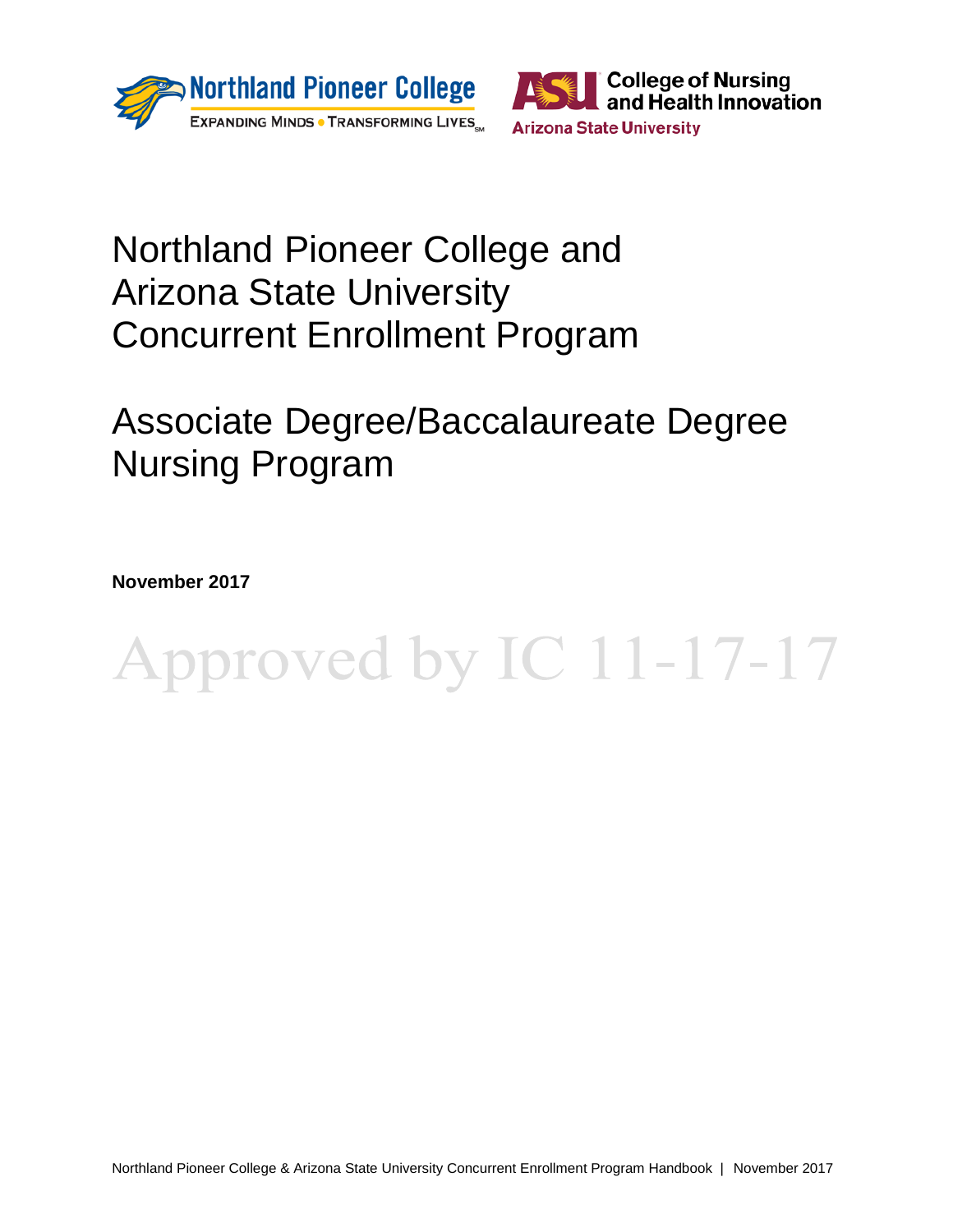



 $-1$   $\sqrt{-1}$ 

**Arizona State University** 

## **Northland Pioneer College and Arizona State University Concurrent Enrollment Program**

The Concurrent Enrollment Program (CEP) offers eligible Northland Pioneer College (NPC) nursing students the opportunity to earn a BSN from Arizona State University (ASU) while simultaneously earning an Associate of Applied Science (AAS) Degree in Nursing from NPC. Students will be enrolled in both NPC and ASU at the same time.

Through the pathway program and the educational partnership between NPC and ASU, NPC nursing students may transfer up to 75 credits to ASU. Students with a baccalaureate degree from a regionally accredited college or university may transfer up to 90 credits to ASU. To earn a BSN, students must complete 120 credits.

Eligible students may begin the CEP in the fall semester. Once accepted into the CEP, students can complete the program in 32 months. Upon graduation, the successful CEP student will earn both an AAS Degree in Nursing and a Bachelor of Science Degree in Nursing. The BSN degree will be earned in one semester following the AAS in Nursing degree.

Upon completion of the AAS degree from NPC, graduates are eligible to take the NCLEX-RN® licensure examination. Students are highly encouraged to take NCLEX-RN® as soon as possible after graduating with their AAS in Nursing. The sooner graduates take the NCLEX-RN®, the more successful they are on passing the licensure exam.

The NPC courses will be taken at NPC in the classroom, lab, and at clinical sites. The ASU CEP courses will be offered online through ASU Online. All courses taken through the CEP must be taken through ASU Online. Students may not take a hybrid or traditional classroom course.

The CEP pathway partnership helps meet the Institute of Medicine 2010 Future of Nursing goal to increase the percentage of BSN prepared RNs to 80% by 2020. BSN prepared nurses are valued by potential employers.

# **Eligibility**

The following are required to be considered for the CEP:

- Acceptance into the NPC nursing program.
- Completion of all NPC and ASU prerequisite and corequisite courses.
- Minimum GPA of 3.0 in the NPC and ASU courses noted with an asterisk (\*) below. To raise a GPA, repeated coursework will be accepted for identified ASU prerequisites.
- Questions about prerequisite and corequisite courses should be addressed to NPC and ASU nursing advisors. Contact information is located under Frequently Asked Questions.
- Final determinations of transfer credits will be made by NPC and ASU admission personnel.
- Submission of the NPC CEP application by the specified date.

#### **Health and Safety Requirements**

NPC and ASU College of Nursing and Healthcare Innovation (CONHI) have Health and Safety Requirements that must be met prior to enrolling and participating in any clinical experiences. Health care agencies throughout the state require vaccinations, titers, and other health care related requirements (examples of these requirements are background checks, CPR, drug and nicotine testing, etc.) These requirements are subject to change per health care agency contracts with the educational institution. Students must be compliant with agency requirements prior to and throughout the program.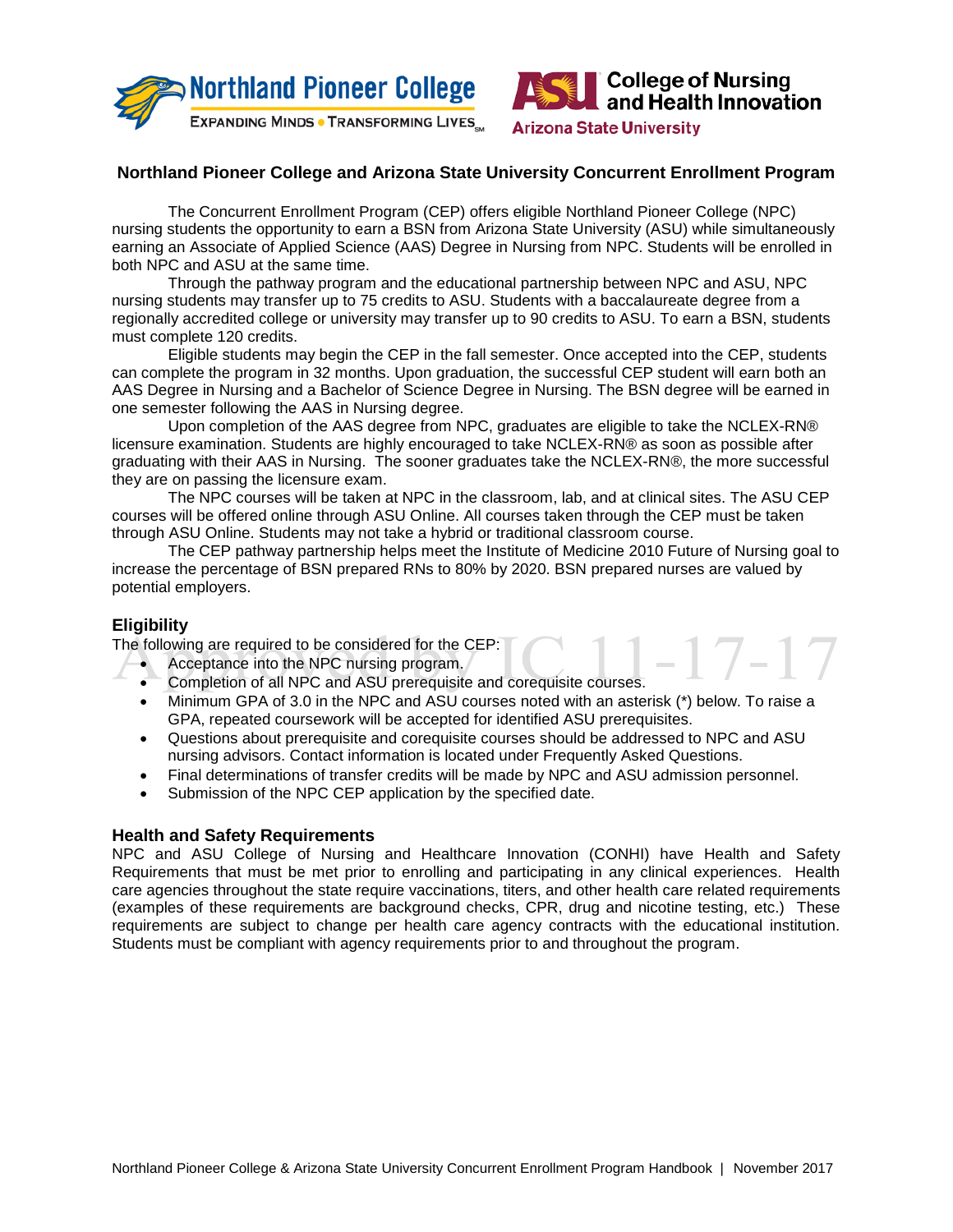



# **Required Prerequisite and Corequisite courses**

| NPC Prerequisites (Must complete prior to<br>applying to the nursing program)                          | <b>ASU College of Nursing and Health</b><br><b>Innovation Prerequisites</b>                                                                                                                                                                 |
|--------------------------------------------------------------------------------------------------------|---------------------------------------------------------------------------------------------------------------------------------------------------------------------------------------------------------------------------------------------|
| BIO 181 General Biology (4cr) *                                                                        | N/A                                                                                                                                                                                                                                         |
| BIO 201 Human Anatomy & Physiology I (4cr) * and<br>BIO 202 Human Anatomy & Physiology II (4cr) *      | BIO 201 Human Anatomy & Physiology I * and<br>BIO 202 Human Anatomy & Physiology II *                                                                                                                                                       |
| BIO 205 Microbiology (4cr) *                                                                           | BIO 205/206 Microbiology *                                                                                                                                                                                                                  |
| CHM 130 Fundamental Chemistry (4cr) *                                                                  | CHM 130 or CHM 138 Chemistry *<br>(not HS chemistry)                                                                                                                                                                                        |
| ENL 101 College Composition (3 cr) *                                                                   | <b>ENG 101 First-Year Composition I</b>                                                                                                                                                                                                     |
| NPC General Education (Strongly encouraged to<br>complete prior to applying to the nursing<br>program) | MAT 142 College Math (or higher) *                                                                                                                                                                                                          |
| ENL 102 College Composition (3cr)                                                                      | ENG 102 First-Year Composition II *                                                                                                                                                                                                         |
| PSY 240 Developmental Psychology (3cr)                                                                 | PSY 240 Developmental Psychology *                                                                                                                                                                                                          |
| ANT 102 Cultural Anthropology (3cr) or<br>SOC 120 General Sociology (3cr)                              | <b>ASU College of Nursing and Health</b><br><b>Innovation Corequisites</b>                                                                                                                                                                  |
|                                                                                                        | <b>Statistics</b>                                                                                                                                                                                                                           |
| *Courage used for CDA coloulation                                                                      | An additional 7 credits of Upper Division (SB<br>with C and/or H; and SB or HU with G and/or<br>H) are required. These are not prerequisites<br>but completion is highly recommended prior to<br>entry in program. Talk with a CEP advisor. |

**\***Courses used for GPA calculation

#### **Frequently Asked Questions**

# **Who can apply to the NPC - ASU Concurrent Enrollment Program?**

All students who have completed the eligibility requirements for the NPC – ASU Concurrent Enrollment Program (CEP) are eligible to apply.

#### **If I have not completed all of my prerequisite and co-requisite courses may I still apply for the NPC – ASU CEP?**

To be eligible to submit an application, all Northland Pioneer and ASU prerequisite courses must be completed.

#### **How are classes scheduled?**

You will register for your courses at NPC as usual. You will register for your ASU courses online. A plan of study will be given to you after you are accepted into ASU. Course registration numbers will be sent to you by email so you register for the correct course.

#### **Where do I go for academic advisement for this program?**

NPC and ASU nursing advisors are available for questions you may have.

| Northland Pioneer College | Arizona State University       | <b>Arizona State University</b> |
|---------------------------|--------------------------------|---------------------------------|
| <b>Nursing Students</b>   | <b>Interested CEP Students</b> | <b>Current CEP Students</b>     |
| Donna Krieser             | Rebecca Cady                   | Cassandra Koldenhoven           |
| donna.krieser@npc.edu     | asu.cep@asu.edu                | conhi rnbsn@asu.edu             |
| (928) 532-6142            | $(602)$ 496-0937               | (602) 496-0888                  |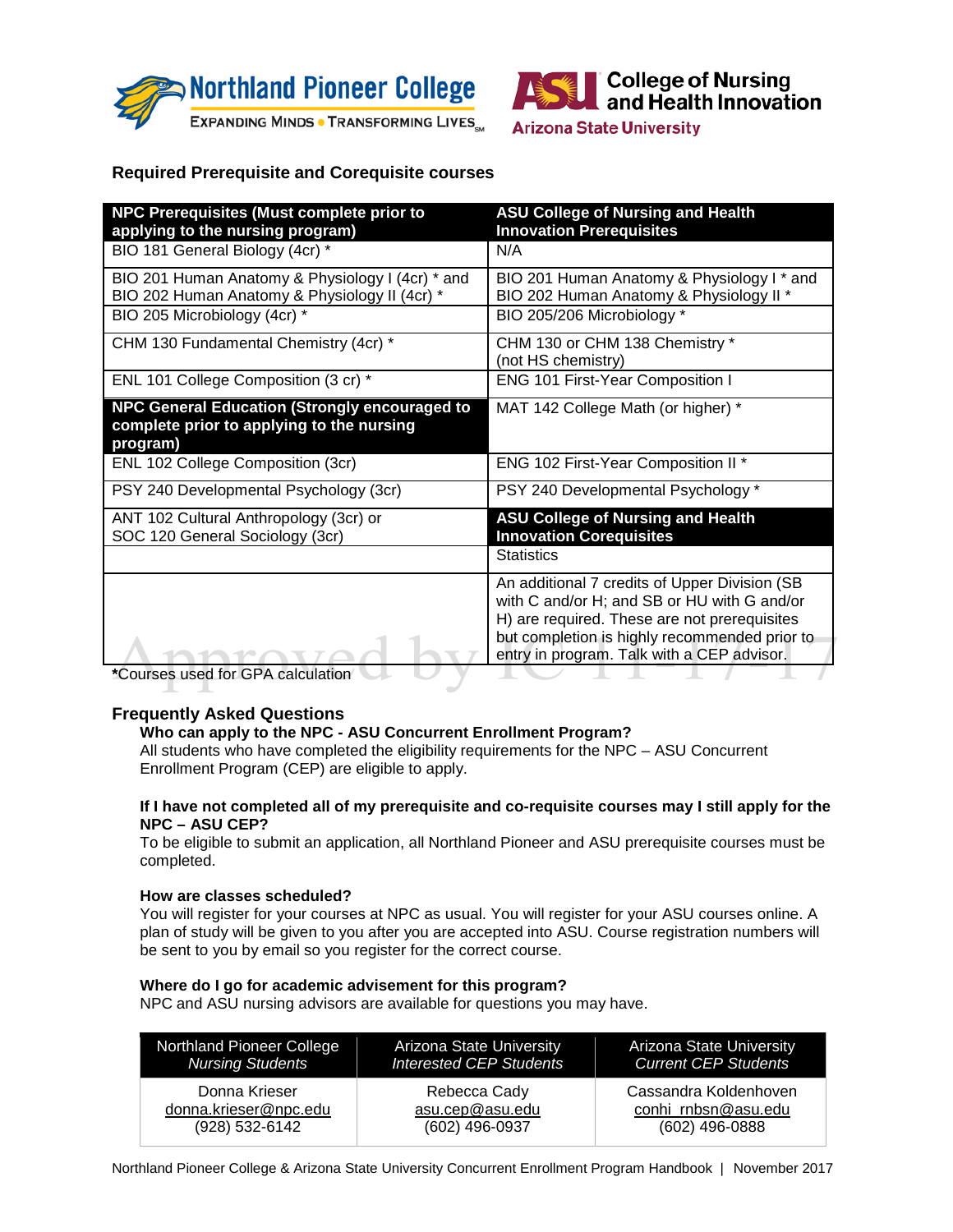



#### **How many credits are needed for the BSN?**

In this program, 38 upper division nursing credits (10 courses) and 7 upper division general study credits (usually 2 courses) are required. For a baccalaureate degree at ASU, 120 credits are required. Students with a baccalaureate degree from a regionally accredited college or university may transfer up to 90 credits to ASU. Please check with an advisor.

#### **How much does the NPC - ASU CEP cost?**

NPC nursing courses are \$72 per credit hour. Textbooks, supplies and course fees are additional.

ASU Online tuition for academic year 2017-2018 is \$435 per credit hour. There is a \$50 technology fee and \$23-\$46 Financial Aid fee per semester.

Tuition costs for the required 45 credits of ASU BSN courses can be calculated in the ASU link to calculate tuition costs: <https://students.asu.edu/tuition>

- Academic Year: 2017-2018
- Residency: Arizona Resident
- Location: Online
- Academic Career: Undergraduate (Degree-Seeking)
- College: Nursing and Health Innovation, College of
- Academic Program: Nursing, BSN, Online

Textbooks for the ASU courses will be approximately \$600. Faculty try to use textbooks in more than one course.

# **Where can I find scholarship and financial aid information at ASU?**

Scholarships: https://nursingandhealth.asu.edu/scholarships Financial Aid: https://students.asu.edu/financialaid

#### **How will financial aid be disbursed between the two schools?**

You will need to apply for financial aid through ASU and complete and sign a consortium agreement for financial aid disbursement because federal regulations require that financial aid can only be disbursed through one college at a time. Although the financial aid between the two programs is designed to work seamlessly, this cannot be guaranteed, so there may be times when you will be asked to pay your NPC program tuition before you receive your ASU financial aid check. You will need to be prepared to pay your NPC program tuition out of pocket or by payment plan until the balance of your financial aid is awarded by ASU.

#### **To remain in the CEP what must I do?**

- Pass each NPC and ASU course every semester.
- Be enrolled in NPC nursing course and ASU every fall and spring semester and in ASU in the summer.

#### **May I discontinue enrollment in the CEP?**

Students who decide to discontinue their enrollment in the CEP may still be eligible to pursue the Associate Degree in Nursing from NPC. Students will need to work with the NPC Nursing program advisor to determine their eligibility for continuing in the NPC program. Students may re-enroll in the ASU RN to BSN after earning their AAS in Nursing degree

#### **Will I be able to attend ASU graduation activities?**

Yes, you will be able to attend both the ASU undergraduate commencement and the College of Nursing and Health Innovation convocation ceremonies.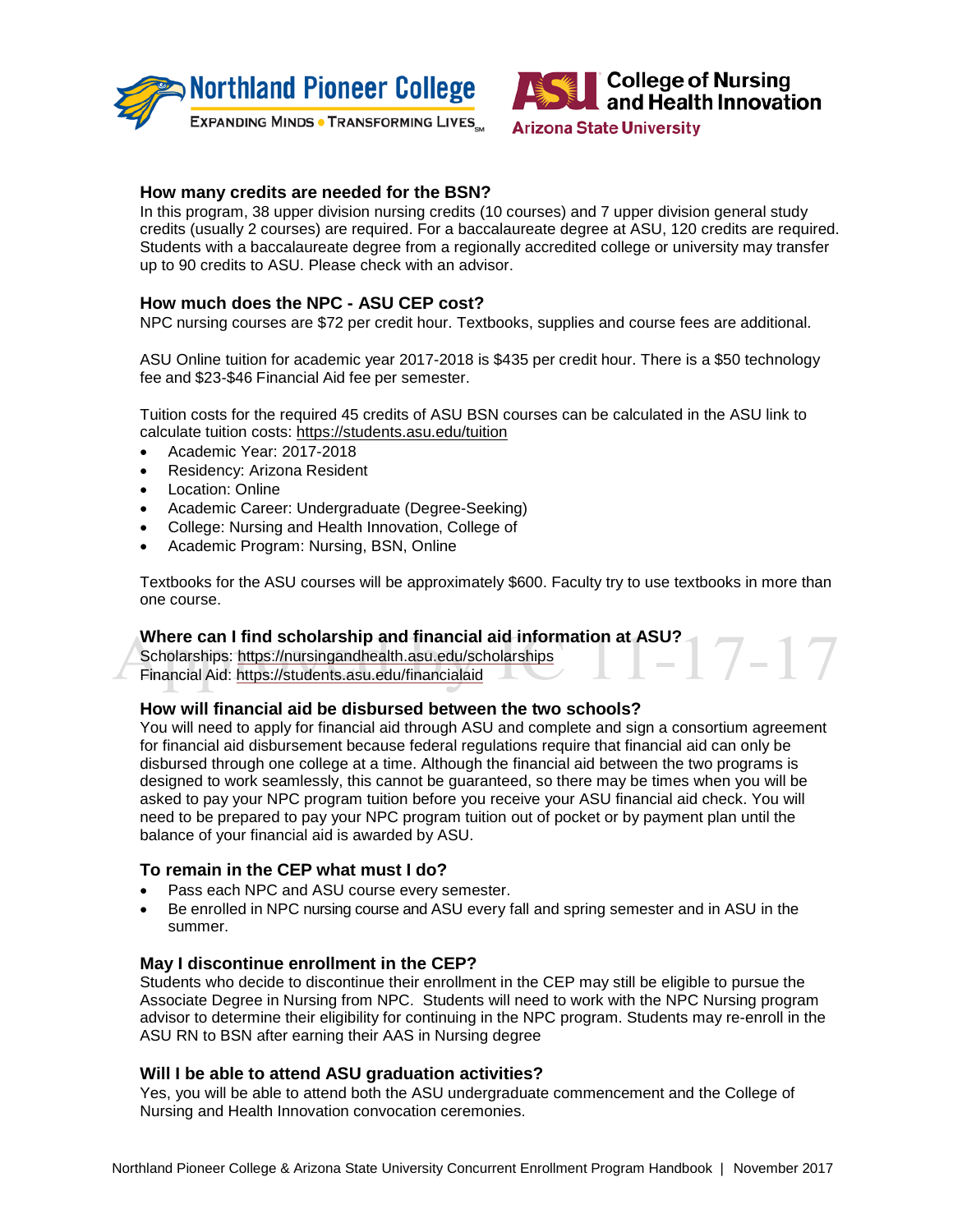



# **Will I be eligible for Honor Cords at Graduation?**

Arizona State University students must complete 56 credits at ASU to receive ASU honor cords. Our CEP students with a 3.40 or higher ASU GPA will receive a certificate of recognition from the college.

# **What do I need to do to be successful in the CEP?**

- A basic set of computer skills: Word processing such as cutting and pasting in documents, saving files, sending e-mail, and using the Internet.
- A place to study. A location to complete assignments with presentations is needed periodically.
- A calendar to schedule assignment due dates, work dates, other important dates.
- Time to spend on course work. A three credit course requires 135 hours of work; a four credit hour course requires 180 hours of work. Depending on your study skills, this is 9 hours/week for a 3 credit hour course and 12 hours/week for a 4 credit hour course. This time includes assignments, lectures, discussion board, or any other activity related to learning in the course.
- Support from family and friends. You should determine ahead of time who will help you when you begin to feel stressed or tired. Faculty and administrative staff are available to help you reach your goal of obtaining a baccalaureate degree, but you need to ask for assistance.
- Money for tuition, books, other expenses. We highly recommend completing the FAFSA form.

#### **What nursing courses will I take in the CEP?**

TWC 361 Writing for Health Care Management 3 credits NUR 391 Professional Nursing Theory<br>
NUR 315 Nursing Research and Application to Practice 3 credits NUR 315 Nursing Research and Application to Practice NUR 392 Health Promotion Across the Life Span 4 credits Acredits 190 Art of Nursing 1996 NUR 460 Art of Nursing 1996 NUR 440 Community/Public Health Nursing in the United States 4 credits NUR 440 Community/Public Health Nursing in the United States 4 credits<br>NUR 495 Public and Global Health in Nursing 4 credits NUR 495 Public and Global Health in Nursing NUR 444 Innovation in Nursing 4 credits<br>
NUR 445 Nursing Management in Health Care 4 credits NUR 445 Nursing Management in Health Care 4 credits<br>
NUR 464 Capstone: The Synthesis of Professional Nursing 4 credits NUR 464 Capstone: The Synthesis of Professional Nursing Upper division General Study requirements 7 credits

- 
- 
- $7 17$
-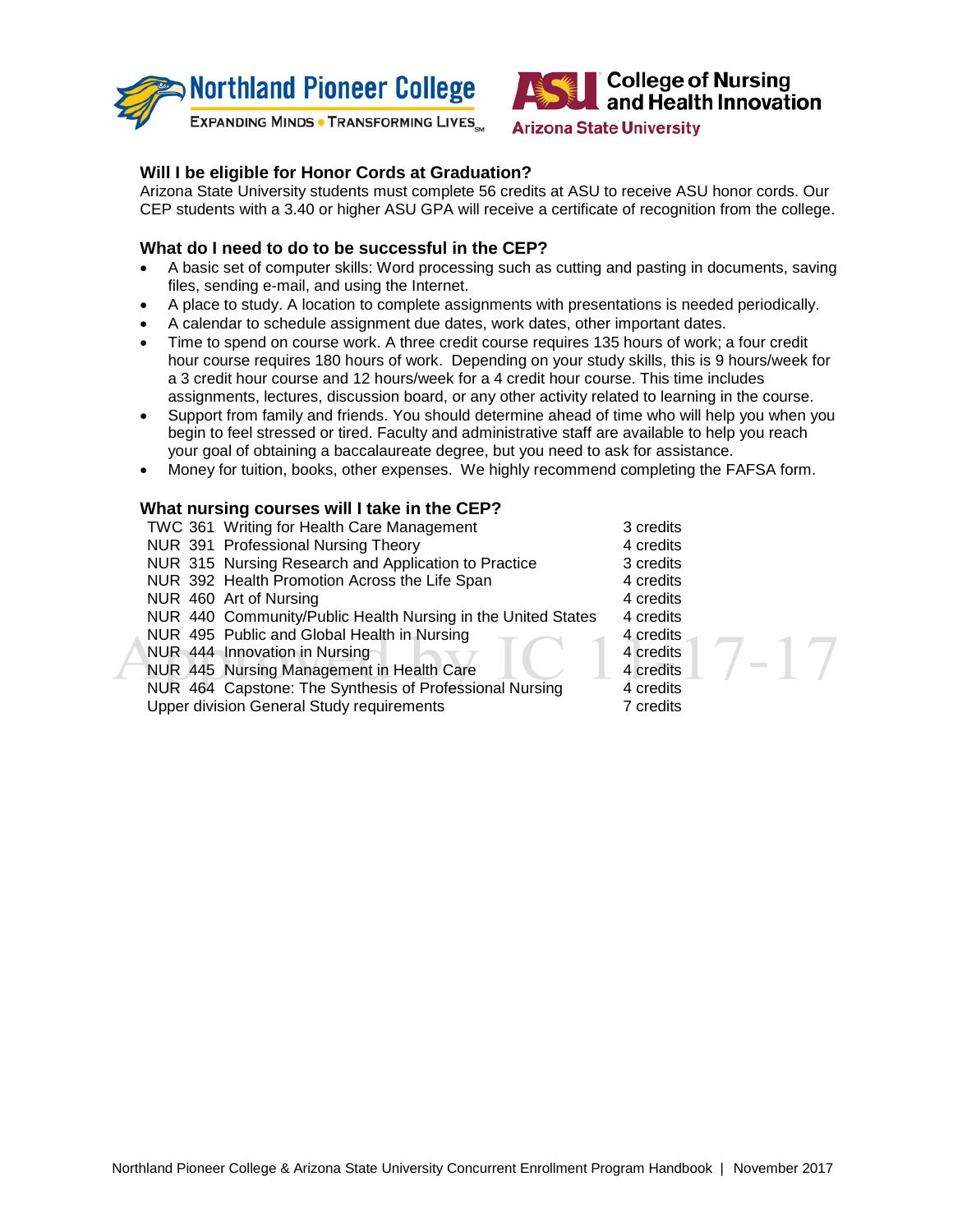



# **NPC - ASU CEP Plan of Study**

The plan of study for fall entry into the nursing program is outlined below and must be followed without deviation. To maintain your status as a Concurrent Enrollment Program student, you must be enrolled in an ASU course every semester as noted below. In the event that modification of this course of study is absolutely necessary, approval by the ASU nursing program director is required.

| <b>Courses</b>                                                          | <b>Summer (Required prior to NUR</b><br>121 in Fall Entry)                                                                                                             | <b>Total: 7 credits</b>  |  |
|-------------------------------------------------------------------------|------------------------------------------------------------------------------------------------------------------------------------------------------------------------|--------------------------|--|
| (ASU) TWC 361                                                           | Writing for Health Care Management                                                                                                                                     | 3 credits                |  |
| (ASU) SOC 390 or<br>(NPC) PSY 201 or MAT 125                            | Social Statistics I                                                                                                                                                    | 4 credits                |  |
| Semester 1                                                              | Fall                                                                                                                                                                   | <b>Total: 14 credits</b> |  |
| (NPC) NUR 117                                                           | Pharmacology I                                                                                                                                                         | 2 credits                |  |
| (NPC) NUR 121                                                           | Nursing I                                                                                                                                                              | 8 credits                |  |
| (ASU) NUR 391                                                           | <b>Professional Nursing Theory</b>                                                                                                                                     | 4 credits                |  |
| <b>Semester 2</b>                                                       | <b>Spring</b>                                                                                                                                                          | <b>Total: 15 credits</b> |  |
| (NPC) NUR 118                                                           | Pharmacology II                                                                                                                                                        | 2 credits                |  |
| (NPC) NUR 122                                                           | Nursing II                                                                                                                                                             | 8 credits                |  |
| (NPC) NUR 125                                                           | PN Completion Course                                                                                                                                                   | 2 credits                |  |
| (ASU) NUR 315                                                           | Nursing Research and Application to<br>Practice                                                                                                                        | 3 credits                |  |
|                                                                         | <b>Summer</b>                                                                                                                                                          | Total: 11 - 12 credits   |  |
| (ASU) NUR 392                                                           | Health Promotion Across the<br>Lifespan                                                                                                                                | 4 credits                |  |
| (ASU) NUR 460                                                           | Art of Nursing                                                                                                                                                         | 4 credits                |  |
| One Upper Division Elective                                             | (SB with C and/or H) or (SB or HU<br>with C and/or H)                                                                                                                  | 3-4 credits              |  |
| Semester 3                                                              | Fall                                                                                                                                                                   | <b>Total: 15 credits</b> |  |
| (NPC) NUR 221                                                           | Nursing III                                                                                                                                                            | 8 credits                |  |
| (NPC) SOC 120 or ANT 102                                                | <b>General Sociology or Cultural</b><br>Anthropology of                                                                                                                | 3 credits                |  |
| (ASU) NUR 440                                                           | Community/Public Health in U.S.                                                                                                                                        | 4 credits                |  |
| Semester 4                                                              | <b>Spring</b>                                                                                                                                                          | <b>Total: 14 credits</b> |  |
| (NPC) NUR $222$                                                         | <b>Nursing IV</b>                                                                                                                                                      | 8 credits                |  |
| (NPC) NUR 219                                                           | <b>NCLEX Review Course</b>                                                                                                                                             | 2 credits                |  |
| (ASU) NUR 495                                                           | <b>Community Global Health</b>                                                                                                                                         | 4 credits                |  |
| Graduate from NPC with AAS degree; eligible for NCLEX-RN licensure exam |                                                                                                                                                                        |                          |  |
|                                                                         | <b>Summer</b>                                                                                                                                                          | Total: $7 - 8$ credits   |  |
| One Upper Division Elective                                             | (SB with C and/or H) or (SB or HU<br>with C and/or H)                                                                                                                  | 3-4 credits              |  |
| (ASU) NUR 444                                                           | Nursing Innovation                                                                                                                                                     | 4 credits                |  |
| Semester 5                                                              | Fall                                                                                                                                                                   | <b>Total: 8 credits</b>  |  |
| (ASU) NUR 445                                                           | Leadership/Management for RNs<br>(session A)                                                                                                                           | 4 credits                |  |
| (ASU) NUR 464*                                                          | Capstone (session B)<br>All courses, including upper division<br>electives, must be completed prior to<br>enrolling in NUR 464.<br><b>Graduation from ASU with BSN</b> | 4 credits                |  |